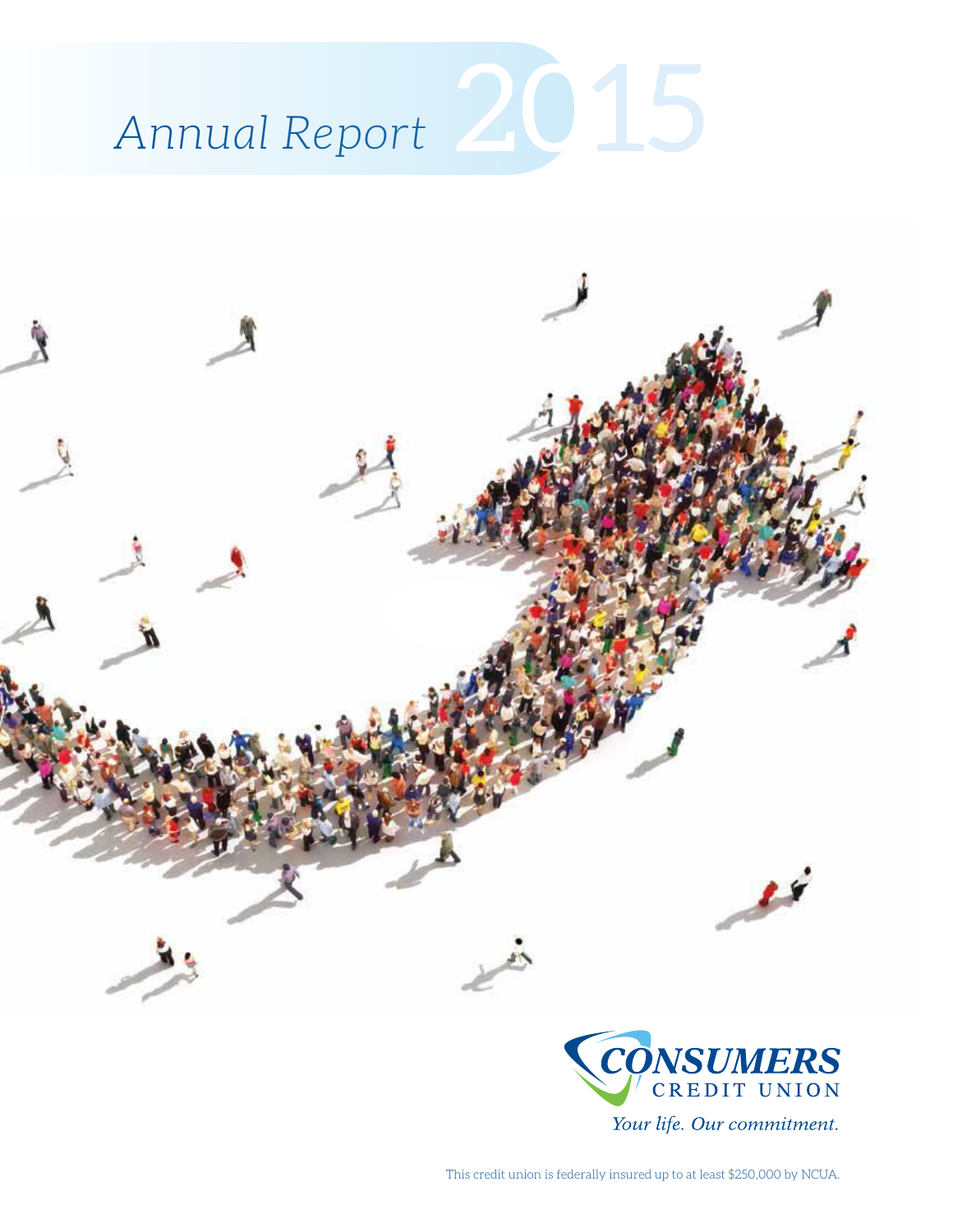# *CCU Annual Meeting*

### CCU Presidents l Past and Present



**LEO SAARI** *(1930-1956)*







**ANTON KERZIC, JR.** *(1970-1978)*



**WILLIAM REIDEL** *(1979-2004)*



**SEAN RATHJEN** *(2004-Present)*



**JACK LIUKKU**  *(1930-1947)*

**RUSS ALFORD**  *(1948-1957)*

**ELLEN (SANDVICK) NANTZ**  *(1958-1965)*

> **HELEN DRAGUNAS**  *(1966-1974)*

**ERNEST W. WOOLDRIDGE**  *(1975-1976)*

> **GEORGE HARRO**  *(1977-1979)*

**RAYMOND W. DeWEERTH**  *(1979-2002)*

**JAMES A. MAHNICH, SR.**  *(2002-2008)*

> **JOHN R. JANEZIC**  *(2008-Present)*



86th

### 2015 Directors:

- *• John R. Janezic Chairman*
- *• Ann Campanella Vice Chairperson*
- *• Denise Charts Secretary*
- *• Alice Clements Treasurer*
- *• Nancy L. Anderson*
- *• Spiro Giotis*
- *• Leslee Johnson*
- *• James Mahnich*
- *• Joseph M. Rajcevich*
- *• Kenneth Robinson*
- *• Frank C. Soyka*
- *• Jim Spengler*

### Committee Members:

- *• Scott Drabicki*
- *• Jerry P. Larson*
- *• Horacio Lopez*
- *• Spiridoula (Litza) Mavrothalasitis*
- *• Michael Raysakis*
- *• Dr. John R. Schwab*

### Nominating Committee:

- *• Kenneth Robinson– Chairman*
- *• Denise Charts*
- *• Scott Drabicki*
- *• James Mahnich*

2

### Board Candidates:

*As Approved by the Nominating Committee*

- *• Ann Campanella*
- *• Richard Lynn*
- *• Joseph Rajcevich*
- *• Michael Raysakis*
- *• Frank Soyka*

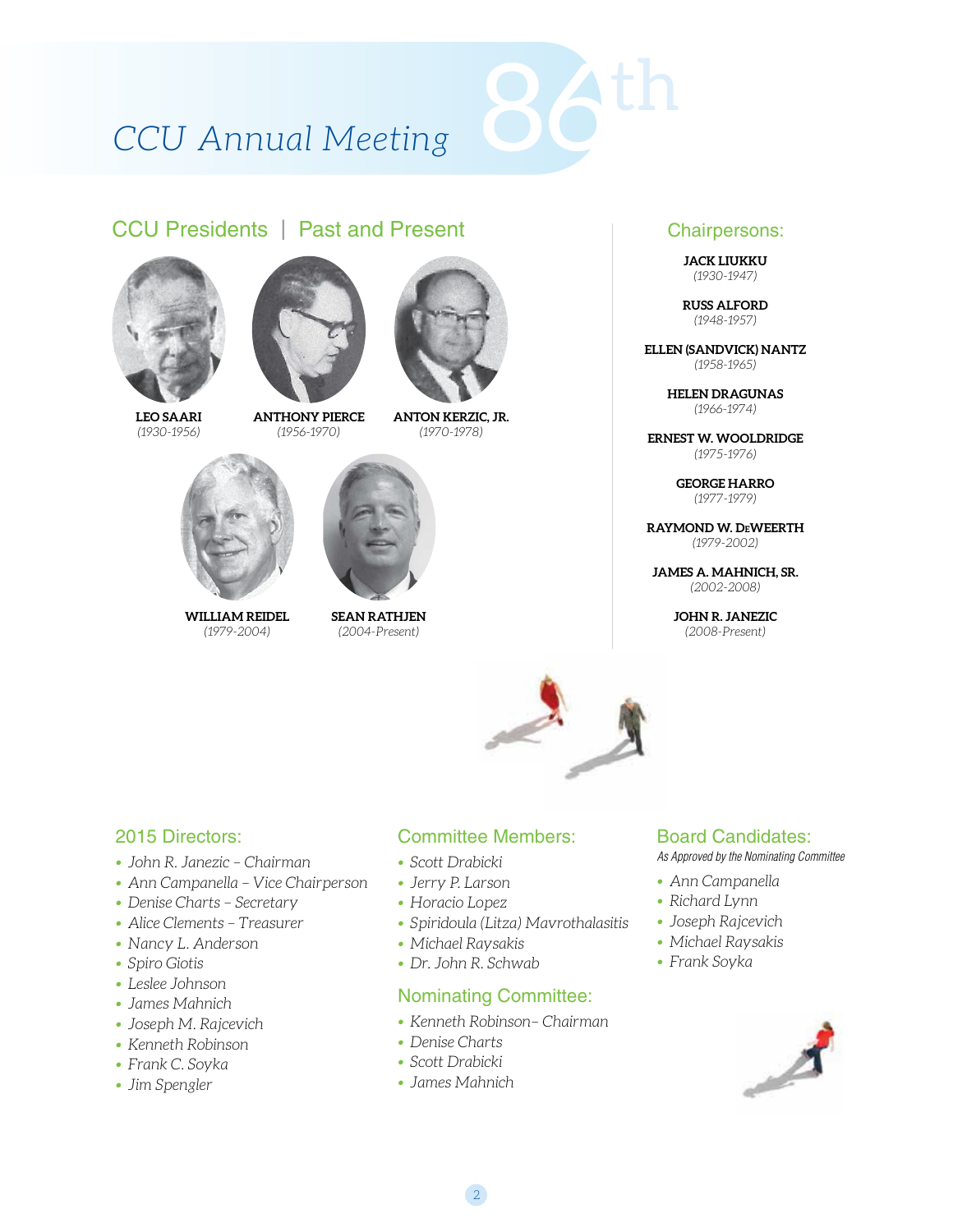# CCU Annual Meeting

## Details and Agenda | March 23, 2016

#### KeyLime Cove

#### 1700 Nations Drive, Gurnee, IL 60031

- *• Welcome & Introduction of Guests*
- *• Mr. John R. Janezic, Chairman of the Board*
- *• Dinner*
- *• Call to Order*
- *• Determination of Quorum*
- *• Report of the Registration Committee*
- *• Reading and Approval of Agenda*
- *Approval of Minutes of 85th Annual Meeting*
- *• Report to the Members*
- *• Report of the Nominating, Supervisory, and Loan Review Committees*
- *Election of Directors*
- *• Unfinished Business*
- *New Business*
- *A.*
- *B.*
- *C.*
- *• Adjournment*



 $\overline{\mathcal{L}}$ 

# Mission Statement | Consumers Credit Union

We promise to work with you to find personal solutions to help you achieve your financial potential.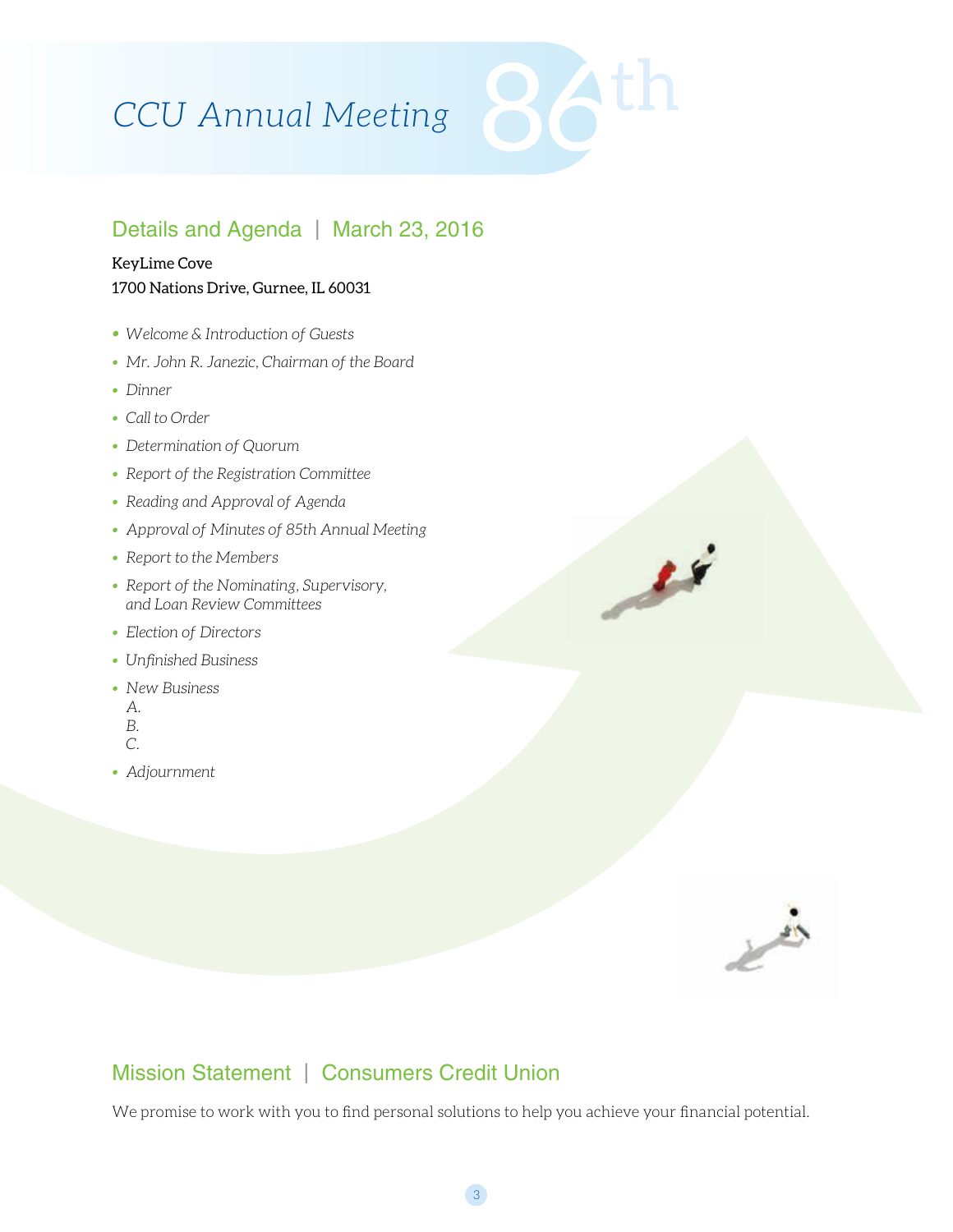# *Chairman and CEO*



*John R. Janezic Chairman of the Board*



## Report to Our Members

**2015 was an incredible year for Consumers Credit Union (CCU), our team members, and most importantly you, our Member-owners. CCU had impressive growth in Member satisfaction, employee satisfaction, new Service Centers, and many key financial categories.** 

Being a Member-owned financial cooperative, CCU's financial results are important in order to maintain long-term safety and soundness. Maintaining a strong financial position enables the Credit Union to offer ultra-competitive products and convenient services, while increasing our investment in technologies - especially data security. There are many benefits for our Members as CCU grows and gains economies of scale. In 2015, your Credit Union grew its assets over 43%; from approximately \$627 million to over \$901 million!

### *Here are a few of our major highlights from 2015:*

**We joined hands with Premier CU to merge into one larger, combined Consumers Credit Union.** Through this partnership, nearly 12,000 Members now have enhanced product and service offerings, along with an expanded Service Center network. We now have nine Service Centers spanning from Northern Cook County (Northbrook, Palatine, and Schaumburg) to the Wisconsin border in Lake County. Just as important, we welcomed over 40 experienced team members from Premier CU to join CCU's 200+ team members.  $\bullet$ 

**More Members joined CCU and more Members took advantage of our products and services.**  Over 9,000 people joined the Credit Union in 2015 – a record number of new Memberships!  $\bullet$ 

We granted nearly 6,600 vehicle loans, representing a 19% increase from 2014. Granting these loans helped our Members purchase or refinance vehicles at lower rates, ultimately saving them money by paying less interest. We made 338 mortgage loans, representing a 33% increase from 2014. Granting these mortgages helped Members either buy their dream home or refinance to a better program and save money. In total, over \$245 million in loans were made in 2015 to our Members!

**CCU moved its back-office operations into our new headquarters in Gurnee, Illinois.**

➲

This move provided the capability to run a more efficient operation, ultimately improving Member service. Having all back-office

operations in one location provides many benefits such as having our employees communicate easier, work more collaboratively, and gain economies of scale.

**Continued investments in technology, specifically in Online and Mobile Banking.**  Last year nearly 13% of Members' checks were deposited through eXpressShot, our mobile check deposit program. This wouldn't be possible without an unwavering commitment to technology for our Members. Furthermore, CCU was among the first pilot credit unions offering Apple Pay® for debit and credit card holders. We understand that convenience is key for our Members, and we are committed as an organization to monitor emerging technologies and deploy those that make sense and provide benefits to our Membership at large. ➲

Consumers Mortgages<sup>SM</sup> launched their HomeAdvantage<sup>™</sup> program in December 2015. HomeAdvantage allows Members to search for homes on the MLS, research neighborhoods, connect with a local, experienced agent, and earn a rebate from any real estate transaction. The average rebate is over \$1,500! That's dollars our Members can put towards home improvements, paying down debt, investing or saving for a rainy day. ➲

*Chairman of the Board CEO*

4

Car m Ratton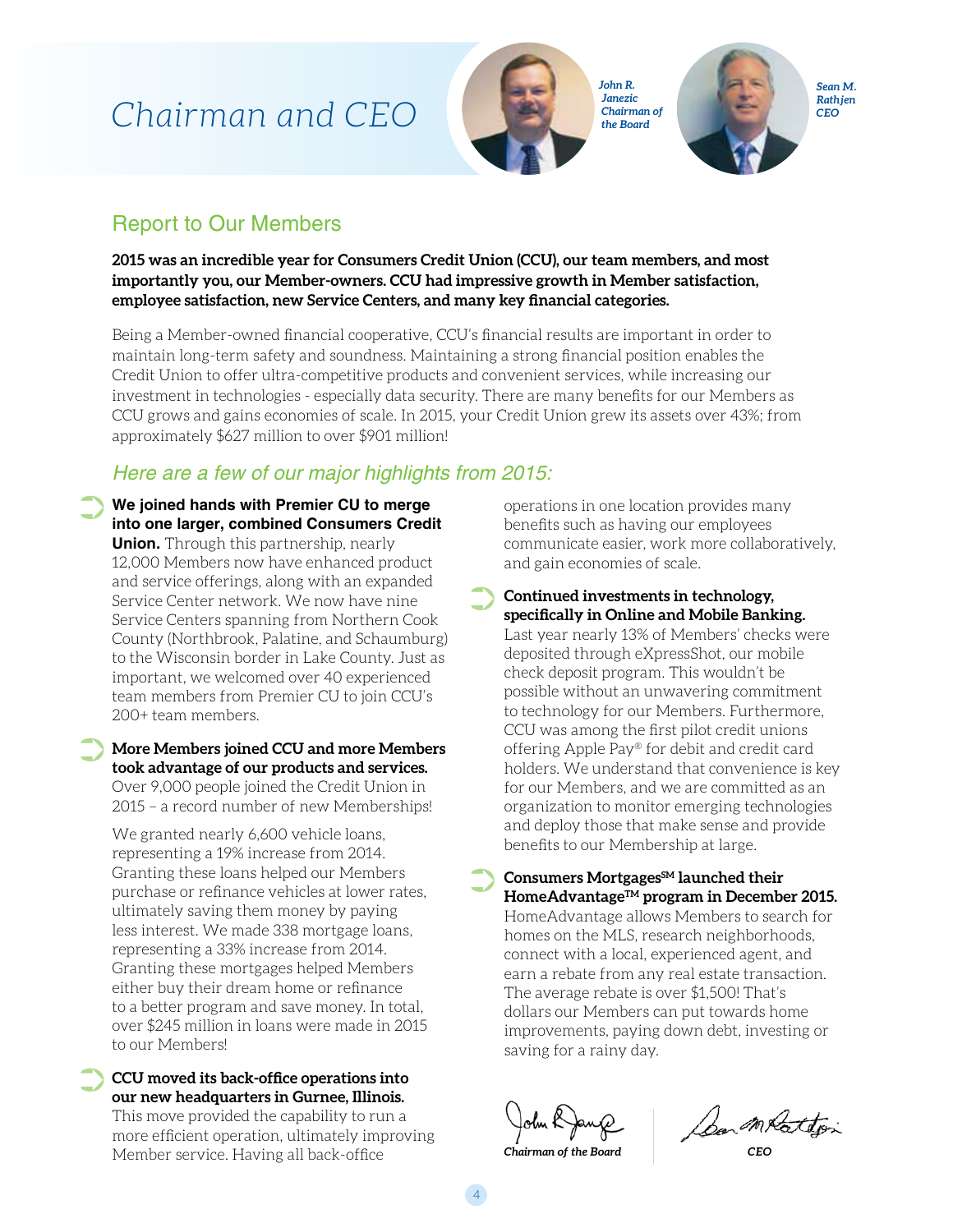| <b>LOAN SUMMARY</b>                     |             |                  |             |                  |  |  |
|-----------------------------------------|-------------|------------------|-------------|------------------|--|--|
| <b>LOAN TYPE</b>                        | 2015 Number | 2015 Amount      | 2014 Number | 2014 Amount      |  |  |
| New Auto                                | 1.303       | 37,422,788<br>\$ | 1,263       | 32,712,807<br>\$ |  |  |
| <b>Used Auto</b>                        | 5,296       | 92,301,207       | 4,264       | 70,550,073       |  |  |
| Motorcycle                              | 448         | 3,215,824        | 317         | 2,597,936        |  |  |
| Boats, Campers, and Motorhomes          | 35          | 855,445          | 31          | 542,612          |  |  |
| Personal Watercraft, Snowmobiles, ATVs  | 87          | 1,332,090        | 100         | 1,441,694        |  |  |
| Other Secured                           | 1.481       | 11,195,324       | 1,435       | 9,891,012        |  |  |
| Savings (includes Share and CD Secured) | 221         | 1,262,593        | 182         | 1,225,458        |  |  |
| Signature and Cosigner                  | 1,054       | 2,666,912        | 942         | 2,431,356        |  |  |
| Overdraft Loan*                         | 3,254       | 601,620          | 3,698       | 698,538          |  |  |
| NSGCU Readi Cash                        | 70          | 15,828           | 117         | 23,462           |  |  |
| Home Equity Loans                       | 25          | 846,665          | 34          | 970,443          |  |  |
| Home Equity Lines of Credit (HELOC)     | 3.729       | 14,677,499       | 3,579       | 10,765,223       |  |  |
| <b>First Mortgages</b>                  | 338         | 58,895,102       | 254         | 39,659,314       |  |  |
| Commercial Loans                        | 53          | 19,990,442       | 54          | 21,635,629       |  |  |
| <b>Total</b>                            | 17,394      | \$245,279,338    | 16,270      | \$195,145,555    |  |  |
| <b>LOAN RECAP</b>                       | 2015 Number | 2015 Amount      | 2014 Number | 2014 Amount      |  |  |
| Rewrites and Extensions                 | 100         | \$<br>1,268,609  | 135         | \$<br>1,452,462  |  |  |
| Approval Rate                           | 70%         |                  | 71%         |                  |  |  |

### Loan Review Committee:

*Frank Soyka – Chairman Horacio Lopez Michael Raysakis*





**SERVICE LOAN HISTORY**





2015 TOTAL ASSETS **\$901,740,746**

2015 TOTAL MEMBERS **80,938**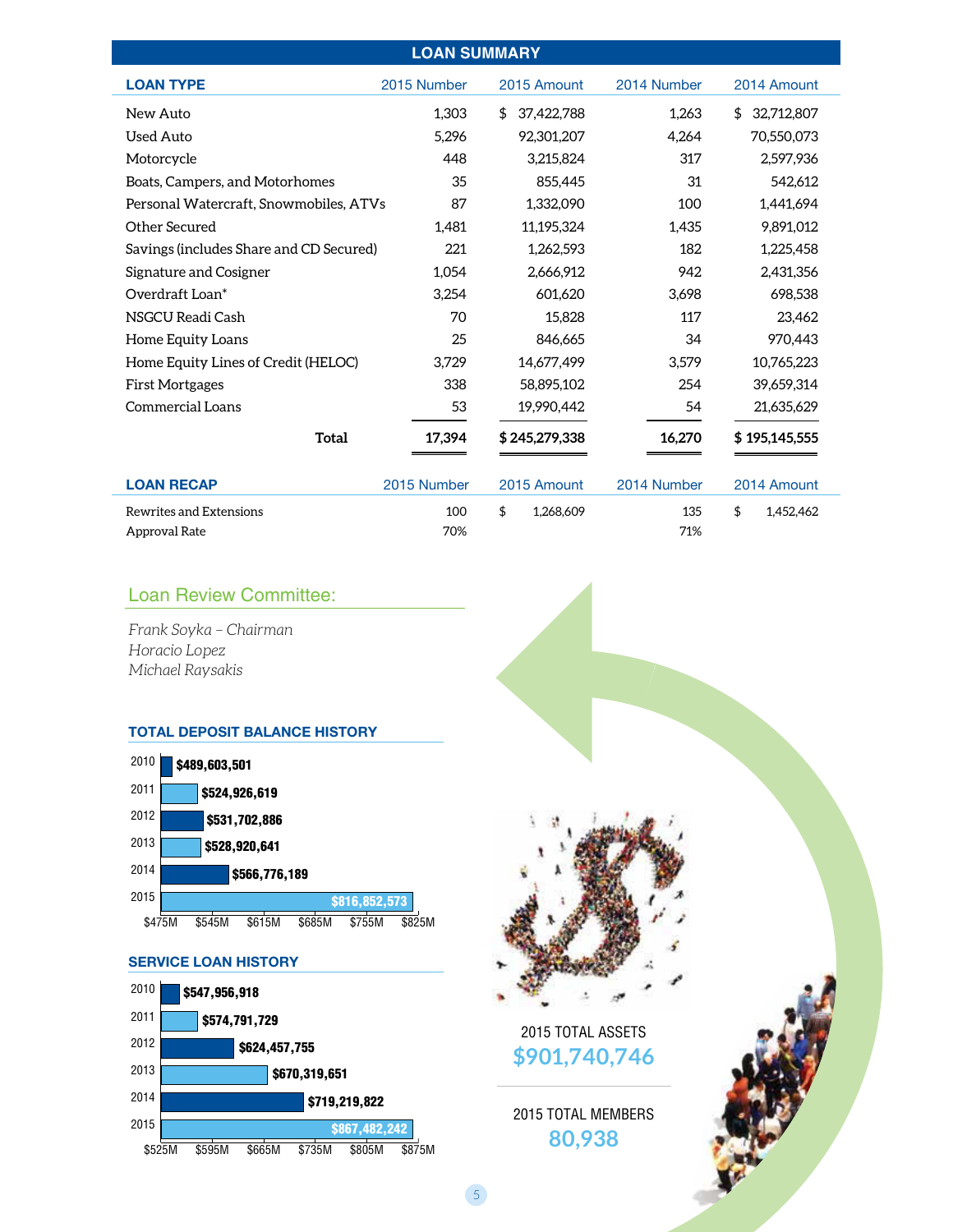| <b>ASSETS</b><br>2015<br>2014<br><b>Difference</b><br>\$<br>16,009,356<br>\$<br>Cash and equivalents<br>16,135,642<br>\$<br>126,286<br>Loans to Members<br>572,573,258<br>433,165,555<br>139,407,703<br>Investments<br>263,777,941<br>143,572,427<br>120,205,514<br>4,065,289<br>Fixed Assets, net<br>21,594,875<br>17,529,586<br><b>Other Assets</b><br>27,659,030<br>17,661,369<br>9,997,661<br>\$901,740,746<br>\$627,938,292<br>\$273,802,454<br><b>Total Assets</b><br><b>LIABILITIES AND MEMBERS' EQUITY</b><br>Liabilities<br>\$<br>\$<br>\$<br><b>Current Liabilities</b><br>6,483,745<br>5,711,233<br>772,512<br>Members' Shares and Certificates<br>566,776,189<br>250,076,384<br>816,852,573<br>Total Reserves and Net Income<br>78,404,428<br>55,450,871<br>22,953,557<br><b>Total Liabilities and Members' Equity</b><br>\$901,740,746<br>\$627,938,292<br>\$273,802,454<br><b>Total Members</b><br>80,938<br>62,599<br>18,339<br><b>OPERATING STATEMENT</b><br><b>INTEREST INCOME</b><br>2015<br>2014<br><b>Difference</b><br>\$<br>\$<br>Interest on Loans<br>25,128,959<br>\$22,234,137<br>2,894,822<br>Income from Investments<br>2,237,516<br>2,203,616<br>33,900<br>\$24,437,753<br>\$<br><b>Total Interest Income</b><br>\$<br>27,366,475<br>2,928,722<br><b>INTEREST EXPENSE</b><br>\$<br>\$<br>Member Dividends<br>4,973,496<br>\$<br>3,390,041<br>1,583,455<br><b>Borrowed Funds</b><br>218,239<br>101,783<br>116,456<br><b>Total Interest Expense</b><br>5,191,735<br>3,491,824<br>1,699,911<br>Net Interest Income<br>22,174,739<br>20,945,928<br>1,228,811<br>Provision for Loan Loss<br>1,161,988<br>568.928<br>593,060<br>\$20,377,001<br>\$<br>Net Interest Income after Loan Loss<br>21,012,752<br>635,751<br><b>OTHER INCOME</b><br>\$<br>\$<br>Service Charges and Other Fees<br>\$10,758,036<br>13,280,235<br>2,522,199<br><b>Other Operating Income</b><br>2,144,277<br>2,443,924<br>(299, 647)<br>\$<br>\$13,201,961<br>\$<br><b>Total Other Income</b><br>15,424,513<br>2,222,552<br><b>OPERATING EXPENSES</b><br>\$<br>\$<br>Salaries and Benefits<br>15,558,780<br>\$14,164,549<br>1,394,231<br>Office and Occupancy<br>5,790,736<br>4,615,930<br>1,174,806<br>Professional and Outside Services<br>3,639,224<br>3,433,084<br>206,140<br>Marketing Expense<br>1,167,606<br>1,095,107<br>72,499<br>Loan Expense<br>609,070<br>4,546,305<br>3,937,235<br><b>Other Operating Expenses</b><br>234,337<br>1,482,652<br>1,248,315<br>32,185,305<br>\$28,494,222<br><b>Total Operating Expenses</b><br>3,691,082<br>\$<br>Gain (Loss) on Other Real Estate Owned<br>25,994<br>(326, 246)<br>352,240<br>Gain (Loss) on Disposal of Assets<br>129,124<br>270,884<br>(141,760)<br>4,407,078<br>Net Income (Loss)<br>5,029,377<br>(622, 299)<br>\$<br>\$ | <b>FINANCIAL CONDITION</b> |  |  |  |  |  |  |
|-------------------------------------------------------------------------------------------------------------------------------------------------------------------------------------------------------------------------------------------------------------------------------------------------------------------------------------------------------------------------------------------------------------------------------------------------------------------------------------------------------------------------------------------------------------------------------------------------------------------------------------------------------------------------------------------------------------------------------------------------------------------------------------------------------------------------------------------------------------------------------------------------------------------------------------------------------------------------------------------------------------------------------------------------------------------------------------------------------------------------------------------------------------------------------------------------------------------------------------------------------------------------------------------------------------------------------------------------------------------------------------------------------------------------------------------------------------------------------------------------------------------------------------------------------------------------------------------------------------------------------------------------------------------------------------------------------------------------------------------------------------------------------------------------------------------------------------------------------------------------------------------------------------------------------------------------------------------------------------------------------------------------------------------------------------------------------------------------------------------------------------------------------------------------------------------------------------------------------------------------------------------------------------------------------------------------------------------------------------------------------------------------------------------------------------------------------------------------------------------------------------------------------------------------------------------------------------------------------------------------------------------------------------------------------------------------------------------------------------------------------------------------------------|----------------------------|--|--|--|--|--|--|
|                                                                                                                                                                                                                                                                                                                                                                                                                                                                                                                                                                                                                                                                                                                                                                                                                                                                                                                                                                                                                                                                                                                                                                                                                                                                                                                                                                                                                                                                                                                                                                                                                                                                                                                                                                                                                                                                                                                                                                                                                                                                                                                                                                                                                                                                                                                                                                                                                                                                                                                                                                                                                                                                                                                                                                                     |                            |  |  |  |  |  |  |
|                                                                                                                                                                                                                                                                                                                                                                                                                                                                                                                                                                                                                                                                                                                                                                                                                                                                                                                                                                                                                                                                                                                                                                                                                                                                                                                                                                                                                                                                                                                                                                                                                                                                                                                                                                                                                                                                                                                                                                                                                                                                                                                                                                                                                                                                                                                                                                                                                                                                                                                                                                                                                                                                                                                                                                                     |                            |  |  |  |  |  |  |
|                                                                                                                                                                                                                                                                                                                                                                                                                                                                                                                                                                                                                                                                                                                                                                                                                                                                                                                                                                                                                                                                                                                                                                                                                                                                                                                                                                                                                                                                                                                                                                                                                                                                                                                                                                                                                                                                                                                                                                                                                                                                                                                                                                                                                                                                                                                                                                                                                                                                                                                                                                                                                                                                                                                                                                                     |                            |  |  |  |  |  |  |
|                                                                                                                                                                                                                                                                                                                                                                                                                                                                                                                                                                                                                                                                                                                                                                                                                                                                                                                                                                                                                                                                                                                                                                                                                                                                                                                                                                                                                                                                                                                                                                                                                                                                                                                                                                                                                                                                                                                                                                                                                                                                                                                                                                                                                                                                                                                                                                                                                                                                                                                                                                                                                                                                                                                                                                                     |                            |  |  |  |  |  |  |
|                                                                                                                                                                                                                                                                                                                                                                                                                                                                                                                                                                                                                                                                                                                                                                                                                                                                                                                                                                                                                                                                                                                                                                                                                                                                                                                                                                                                                                                                                                                                                                                                                                                                                                                                                                                                                                                                                                                                                                                                                                                                                                                                                                                                                                                                                                                                                                                                                                                                                                                                                                                                                                                                                                                                                                                     |                            |  |  |  |  |  |  |
|                                                                                                                                                                                                                                                                                                                                                                                                                                                                                                                                                                                                                                                                                                                                                                                                                                                                                                                                                                                                                                                                                                                                                                                                                                                                                                                                                                                                                                                                                                                                                                                                                                                                                                                                                                                                                                                                                                                                                                                                                                                                                                                                                                                                                                                                                                                                                                                                                                                                                                                                                                                                                                                                                                                                                                                     |                            |  |  |  |  |  |  |
|                                                                                                                                                                                                                                                                                                                                                                                                                                                                                                                                                                                                                                                                                                                                                                                                                                                                                                                                                                                                                                                                                                                                                                                                                                                                                                                                                                                                                                                                                                                                                                                                                                                                                                                                                                                                                                                                                                                                                                                                                                                                                                                                                                                                                                                                                                                                                                                                                                                                                                                                                                                                                                                                                                                                                                                     |                            |  |  |  |  |  |  |
|                                                                                                                                                                                                                                                                                                                                                                                                                                                                                                                                                                                                                                                                                                                                                                                                                                                                                                                                                                                                                                                                                                                                                                                                                                                                                                                                                                                                                                                                                                                                                                                                                                                                                                                                                                                                                                                                                                                                                                                                                                                                                                                                                                                                                                                                                                                                                                                                                                                                                                                                                                                                                                                                                                                                                                                     |                            |  |  |  |  |  |  |
|                                                                                                                                                                                                                                                                                                                                                                                                                                                                                                                                                                                                                                                                                                                                                                                                                                                                                                                                                                                                                                                                                                                                                                                                                                                                                                                                                                                                                                                                                                                                                                                                                                                                                                                                                                                                                                                                                                                                                                                                                                                                                                                                                                                                                                                                                                                                                                                                                                                                                                                                                                                                                                                                                                                                                                                     |                            |  |  |  |  |  |  |
|                                                                                                                                                                                                                                                                                                                                                                                                                                                                                                                                                                                                                                                                                                                                                                                                                                                                                                                                                                                                                                                                                                                                                                                                                                                                                                                                                                                                                                                                                                                                                                                                                                                                                                                                                                                                                                                                                                                                                                                                                                                                                                                                                                                                                                                                                                                                                                                                                                                                                                                                                                                                                                                                                                                                                                                     |                            |  |  |  |  |  |  |
|                                                                                                                                                                                                                                                                                                                                                                                                                                                                                                                                                                                                                                                                                                                                                                                                                                                                                                                                                                                                                                                                                                                                                                                                                                                                                                                                                                                                                                                                                                                                                                                                                                                                                                                                                                                                                                                                                                                                                                                                                                                                                                                                                                                                                                                                                                                                                                                                                                                                                                                                                                                                                                                                                                                                                                                     |                            |  |  |  |  |  |  |
|                                                                                                                                                                                                                                                                                                                                                                                                                                                                                                                                                                                                                                                                                                                                                                                                                                                                                                                                                                                                                                                                                                                                                                                                                                                                                                                                                                                                                                                                                                                                                                                                                                                                                                                                                                                                                                                                                                                                                                                                                                                                                                                                                                                                                                                                                                                                                                                                                                                                                                                                                                                                                                                                                                                                                                                     |                            |  |  |  |  |  |  |
|                                                                                                                                                                                                                                                                                                                                                                                                                                                                                                                                                                                                                                                                                                                                                                                                                                                                                                                                                                                                                                                                                                                                                                                                                                                                                                                                                                                                                                                                                                                                                                                                                                                                                                                                                                                                                                                                                                                                                                                                                                                                                                                                                                                                                                                                                                                                                                                                                                                                                                                                                                                                                                                                                                                                                                                     |                            |  |  |  |  |  |  |
|                                                                                                                                                                                                                                                                                                                                                                                                                                                                                                                                                                                                                                                                                                                                                                                                                                                                                                                                                                                                                                                                                                                                                                                                                                                                                                                                                                                                                                                                                                                                                                                                                                                                                                                                                                                                                                                                                                                                                                                                                                                                                                                                                                                                                                                                                                                                                                                                                                                                                                                                                                                                                                                                                                                                                                                     |                            |  |  |  |  |  |  |
|                                                                                                                                                                                                                                                                                                                                                                                                                                                                                                                                                                                                                                                                                                                                                                                                                                                                                                                                                                                                                                                                                                                                                                                                                                                                                                                                                                                                                                                                                                                                                                                                                                                                                                                                                                                                                                                                                                                                                                                                                                                                                                                                                                                                                                                                                                                                                                                                                                                                                                                                                                                                                                                                                                                                                                                     |                            |  |  |  |  |  |  |
|                                                                                                                                                                                                                                                                                                                                                                                                                                                                                                                                                                                                                                                                                                                                                                                                                                                                                                                                                                                                                                                                                                                                                                                                                                                                                                                                                                                                                                                                                                                                                                                                                                                                                                                                                                                                                                                                                                                                                                                                                                                                                                                                                                                                                                                                                                                                                                                                                                                                                                                                                                                                                                                                                                                                                                                     |                            |  |  |  |  |  |  |
|                                                                                                                                                                                                                                                                                                                                                                                                                                                                                                                                                                                                                                                                                                                                                                                                                                                                                                                                                                                                                                                                                                                                                                                                                                                                                                                                                                                                                                                                                                                                                                                                                                                                                                                                                                                                                                                                                                                                                                                                                                                                                                                                                                                                                                                                                                                                                                                                                                                                                                                                                                                                                                                                                                                                                                                     |                            |  |  |  |  |  |  |
|                                                                                                                                                                                                                                                                                                                                                                                                                                                                                                                                                                                                                                                                                                                                                                                                                                                                                                                                                                                                                                                                                                                                                                                                                                                                                                                                                                                                                                                                                                                                                                                                                                                                                                                                                                                                                                                                                                                                                                                                                                                                                                                                                                                                                                                                                                                                                                                                                                                                                                                                                                                                                                                                                                                                                                                     |                            |  |  |  |  |  |  |
|                                                                                                                                                                                                                                                                                                                                                                                                                                                                                                                                                                                                                                                                                                                                                                                                                                                                                                                                                                                                                                                                                                                                                                                                                                                                                                                                                                                                                                                                                                                                                                                                                                                                                                                                                                                                                                                                                                                                                                                                                                                                                                                                                                                                                                                                                                                                                                                                                                                                                                                                                                                                                                                                                                                                                                                     |                            |  |  |  |  |  |  |
|                                                                                                                                                                                                                                                                                                                                                                                                                                                                                                                                                                                                                                                                                                                                                                                                                                                                                                                                                                                                                                                                                                                                                                                                                                                                                                                                                                                                                                                                                                                                                                                                                                                                                                                                                                                                                                                                                                                                                                                                                                                                                                                                                                                                                                                                                                                                                                                                                                                                                                                                                                                                                                                                                                                                                                                     |                            |  |  |  |  |  |  |
|                                                                                                                                                                                                                                                                                                                                                                                                                                                                                                                                                                                                                                                                                                                                                                                                                                                                                                                                                                                                                                                                                                                                                                                                                                                                                                                                                                                                                                                                                                                                                                                                                                                                                                                                                                                                                                                                                                                                                                                                                                                                                                                                                                                                                                                                                                                                                                                                                                                                                                                                                                                                                                                                                                                                                                                     |                            |  |  |  |  |  |  |
|                                                                                                                                                                                                                                                                                                                                                                                                                                                                                                                                                                                                                                                                                                                                                                                                                                                                                                                                                                                                                                                                                                                                                                                                                                                                                                                                                                                                                                                                                                                                                                                                                                                                                                                                                                                                                                                                                                                                                                                                                                                                                                                                                                                                                                                                                                                                                                                                                                                                                                                                                                                                                                                                                                                                                                                     |                            |  |  |  |  |  |  |
|                                                                                                                                                                                                                                                                                                                                                                                                                                                                                                                                                                                                                                                                                                                                                                                                                                                                                                                                                                                                                                                                                                                                                                                                                                                                                                                                                                                                                                                                                                                                                                                                                                                                                                                                                                                                                                                                                                                                                                                                                                                                                                                                                                                                                                                                                                                                                                                                                                                                                                                                                                                                                                                                                                                                                                                     |                            |  |  |  |  |  |  |
|                                                                                                                                                                                                                                                                                                                                                                                                                                                                                                                                                                                                                                                                                                                                                                                                                                                                                                                                                                                                                                                                                                                                                                                                                                                                                                                                                                                                                                                                                                                                                                                                                                                                                                                                                                                                                                                                                                                                                                                                                                                                                                                                                                                                                                                                                                                                                                                                                                                                                                                                                                                                                                                                                                                                                                                     |                            |  |  |  |  |  |  |
|                                                                                                                                                                                                                                                                                                                                                                                                                                                                                                                                                                                                                                                                                                                                                                                                                                                                                                                                                                                                                                                                                                                                                                                                                                                                                                                                                                                                                                                                                                                                                                                                                                                                                                                                                                                                                                                                                                                                                                                                                                                                                                                                                                                                                                                                                                                                                                                                                                                                                                                                                                                                                                                                                                                                                                                     |                            |  |  |  |  |  |  |
|                                                                                                                                                                                                                                                                                                                                                                                                                                                                                                                                                                                                                                                                                                                                                                                                                                                                                                                                                                                                                                                                                                                                                                                                                                                                                                                                                                                                                                                                                                                                                                                                                                                                                                                                                                                                                                                                                                                                                                                                                                                                                                                                                                                                                                                                                                                                                                                                                                                                                                                                                                                                                                                                                                                                                                                     |                            |  |  |  |  |  |  |
|                                                                                                                                                                                                                                                                                                                                                                                                                                                                                                                                                                                                                                                                                                                                                                                                                                                                                                                                                                                                                                                                                                                                                                                                                                                                                                                                                                                                                                                                                                                                                                                                                                                                                                                                                                                                                                                                                                                                                                                                                                                                                                                                                                                                                                                                                                                                                                                                                                                                                                                                                                                                                                                                                                                                                                                     |                            |  |  |  |  |  |  |
|                                                                                                                                                                                                                                                                                                                                                                                                                                                                                                                                                                                                                                                                                                                                                                                                                                                                                                                                                                                                                                                                                                                                                                                                                                                                                                                                                                                                                                                                                                                                                                                                                                                                                                                                                                                                                                                                                                                                                                                                                                                                                                                                                                                                                                                                                                                                                                                                                                                                                                                                                                                                                                                                                                                                                                                     |                            |  |  |  |  |  |  |
|                                                                                                                                                                                                                                                                                                                                                                                                                                                                                                                                                                                                                                                                                                                                                                                                                                                                                                                                                                                                                                                                                                                                                                                                                                                                                                                                                                                                                                                                                                                                                                                                                                                                                                                                                                                                                                                                                                                                                                                                                                                                                                                                                                                                                                                                                                                                                                                                                                                                                                                                                                                                                                                                                                                                                                                     |                            |  |  |  |  |  |  |
|                                                                                                                                                                                                                                                                                                                                                                                                                                                                                                                                                                                                                                                                                                                                                                                                                                                                                                                                                                                                                                                                                                                                                                                                                                                                                                                                                                                                                                                                                                                                                                                                                                                                                                                                                                                                                                                                                                                                                                                                                                                                                                                                                                                                                                                                                                                                                                                                                                                                                                                                                                                                                                                                                                                                                                                     |                            |  |  |  |  |  |  |
|                                                                                                                                                                                                                                                                                                                                                                                                                                                                                                                                                                                                                                                                                                                                                                                                                                                                                                                                                                                                                                                                                                                                                                                                                                                                                                                                                                                                                                                                                                                                                                                                                                                                                                                                                                                                                                                                                                                                                                                                                                                                                                                                                                                                                                                                                                                                                                                                                                                                                                                                                                                                                                                                                                                                                                                     |                            |  |  |  |  |  |  |
|                                                                                                                                                                                                                                                                                                                                                                                                                                                                                                                                                                                                                                                                                                                                                                                                                                                                                                                                                                                                                                                                                                                                                                                                                                                                                                                                                                                                                                                                                                                                                                                                                                                                                                                                                                                                                                                                                                                                                                                                                                                                                                                                                                                                                                                                                                                                                                                                                                                                                                                                                                                                                                                                                                                                                                                     |                            |  |  |  |  |  |  |
|                                                                                                                                                                                                                                                                                                                                                                                                                                                                                                                                                                                                                                                                                                                                                                                                                                                                                                                                                                                                                                                                                                                                                                                                                                                                                                                                                                                                                                                                                                                                                                                                                                                                                                                                                                                                                                                                                                                                                                                                                                                                                                                                                                                                                                                                                                                                                                                                                                                                                                                                                                                                                                                                                                                                                                                     |                            |  |  |  |  |  |  |
|                                                                                                                                                                                                                                                                                                                                                                                                                                                                                                                                                                                                                                                                                                                                                                                                                                                                                                                                                                                                                                                                                                                                                                                                                                                                                                                                                                                                                                                                                                                                                                                                                                                                                                                                                                                                                                                                                                                                                                                                                                                                                                                                                                                                                                                                                                                                                                                                                                                                                                                                                                                                                                                                                                                                                                                     |                            |  |  |  |  |  |  |
|                                                                                                                                                                                                                                                                                                                                                                                                                                                                                                                                                                                                                                                                                                                                                                                                                                                                                                                                                                                                                                                                                                                                                                                                                                                                                                                                                                                                                                                                                                                                                                                                                                                                                                                                                                                                                                                                                                                                                                                                                                                                                                                                                                                                                                                                                                                                                                                                                                                                                                                                                                                                                                                                                                                                                                                     |                            |  |  |  |  |  |  |
|                                                                                                                                                                                                                                                                                                                                                                                                                                                                                                                                                                                                                                                                                                                                                                                                                                                                                                                                                                                                                                                                                                                                                                                                                                                                                                                                                                                                                                                                                                                                                                                                                                                                                                                                                                                                                                                                                                                                                                                                                                                                                                                                                                                                                                                                                                                                                                                                                                                                                                                                                                                                                                                                                                                                                                                     |                            |  |  |  |  |  |  |
|                                                                                                                                                                                                                                                                                                                                                                                                                                                                                                                                                                                                                                                                                                                                                                                                                                                                                                                                                                                                                                                                                                                                                                                                                                                                                                                                                                                                                                                                                                                                                                                                                                                                                                                                                                                                                                                                                                                                                                                                                                                                                                                                                                                                                                                                                                                                                                                                                                                                                                                                                                                                                                                                                                                                                                                     |                            |  |  |  |  |  |  |
|                                                                                                                                                                                                                                                                                                                                                                                                                                                                                                                                                                                                                                                                                                                                                                                                                                                                                                                                                                                                                                                                                                                                                                                                                                                                                                                                                                                                                                                                                                                                                                                                                                                                                                                                                                                                                                                                                                                                                                                                                                                                                                                                                                                                                                                                                                                                                                                                                                                                                                                                                                                                                                                                                                                                                                                     |                            |  |  |  |  |  |  |
|                                                                                                                                                                                                                                                                                                                                                                                                                                                                                                                                                                                                                                                                                                                                                                                                                                                                                                                                                                                                                                                                                                                                                                                                                                                                                                                                                                                                                                                                                                                                                                                                                                                                                                                                                                                                                                                                                                                                                                                                                                                                                                                                                                                                                                                                                                                                                                                                                                                                                                                                                                                                                                                                                                                                                                                     |                            |  |  |  |  |  |  |
|                                                                                                                                                                                                                                                                                                                                                                                                                                                                                                                                                                                                                                                                                                                                                                                                                                                                                                                                                                                                                                                                                                                                                                                                                                                                                                                                                                                                                                                                                                                                                                                                                                                                                                                                                                                                                                                                                                                                                                                                                                                                                                                                                                                                                                                                                                                                                                                                                                                                                                                                                                                                                                                                                                                                                                                     |                            |  |  |  |  |  |  |
|                                                                                                                                                                                                                                                                                                                                                                                                                                                                                                                                                                                                                                                                                                                                                                                                                                                                                                                                                                                                                                                                                                                                                                                                                                                                                                                                                                                                                                                                                                                                                                                                                                                                                                                                                                                                                                                                                                                                                                                                                                                                                                                                                                                                                                                                                                                                                                                                                                                                                                                                                                                                                                                                                                                                                                                     |                            |  |  |  |  |  |  |

6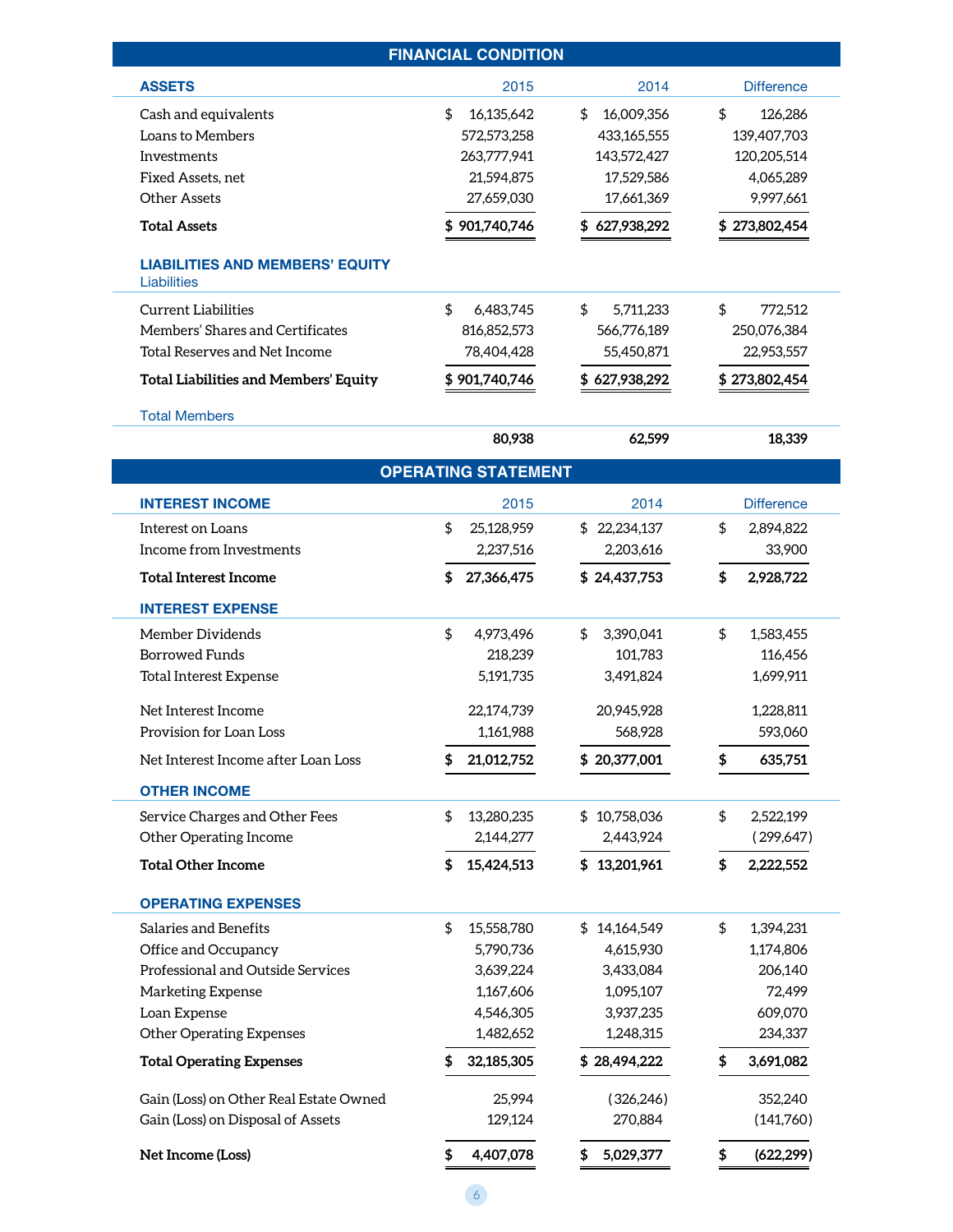# Community Involvement | 2015

*Over 580 employee hours were spent giving back and helping our communities where we reside and serve!*



*CCU Employees in Round Lake Beach Memorial Day Parade.*



*CCU Employees support the Northern Illinois Food Bank in Waukegan.*



*CCU Employees walk in the Annual Waukegan Independence Day Parade.*



*CCU Employees tend our booth at Gurnee Days Event.*

# *Thank You!*

As we look forward to 2016, we are excited to continue delivering Member value and an easy and unique experience along the way. On behalf of our volunteer Board of Directors and the CCU team, we thank you for an incredible year.



# *Giving Back to Our Members in 2015*

7

ATM fees paid **\$578,626** Rewards Checking dividends paid: **\$3,085,602**

> Total money saved from refinancing auto loans to CCU

# **\$2,882,096**

Average savings from refinancing an auto loan to CCU **\$1,527**

VISA® Signature Cash Back Earned **\$386,843**

Total